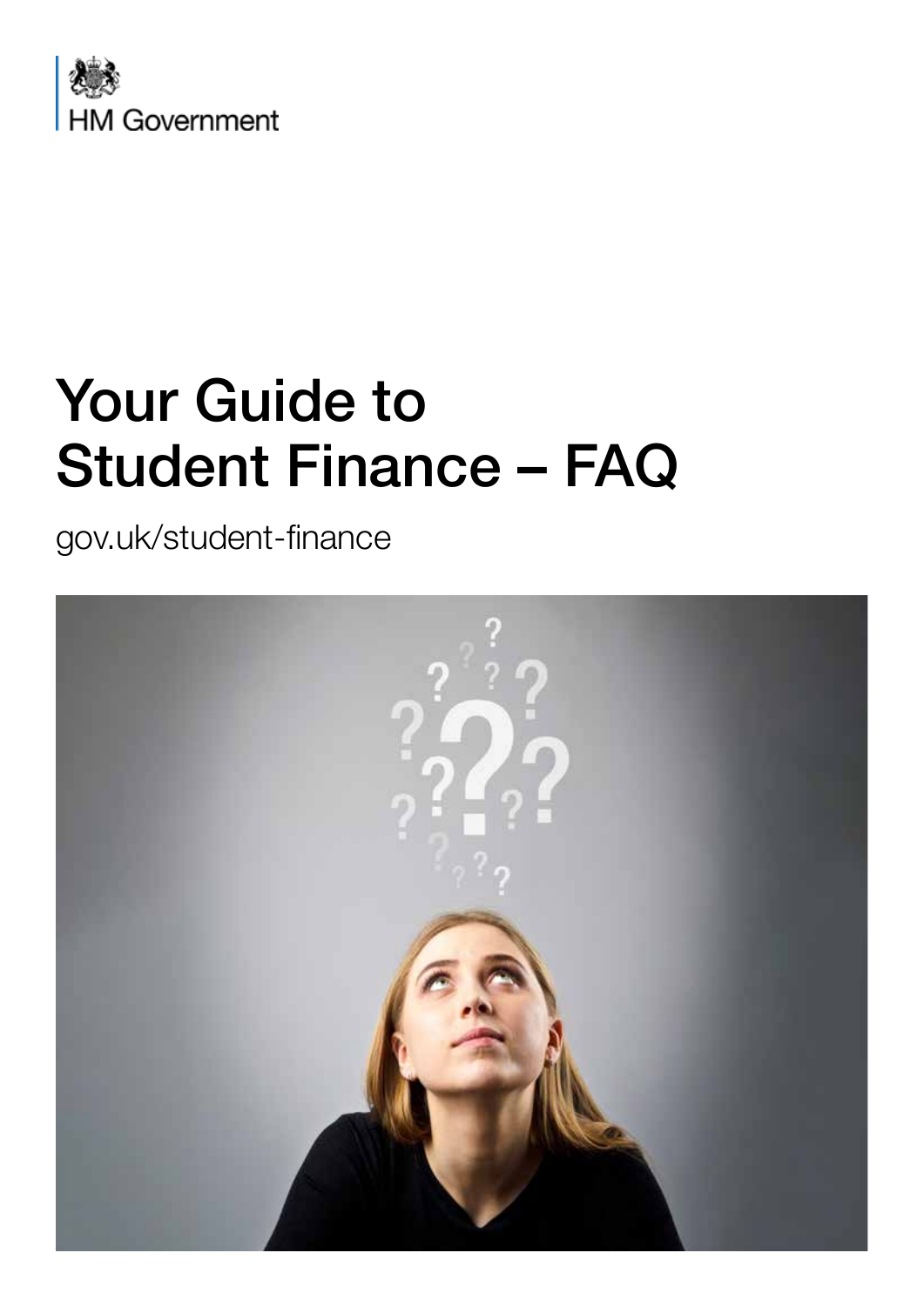# **Contents**

| Section 1: General questions/hot topics                                                     | 3               |
|---------------------------------------------------------------------------------------------|-----------------|
| Section 2: Tuition fee support                                                              | 5               |
| Section 3: Living costs support                                                             | $\overline{7}$  |
| Section 4: Other financial support                                                          | 9               |
| Section 5: Repayment                                                                        | 10 <sup>°</sup> |
| Section 6: Approved providers                                                               | 12 <sub>2</sub> |
| Section 7: Students studying in Northern Ireland, Scotland & Wales                          | 13              |
| Section 8: EU students                                                                      | 13              |
| Section 9: Medical, dentistry and healthcare courses                                        | 13              |
| Section 10: Household income                                                                | 14              |
| Section 11: Degree apprenticeships                                                          | 15              |
| Section 12: Where can I get more information for my students<br>(including booking a talk)? | 15              |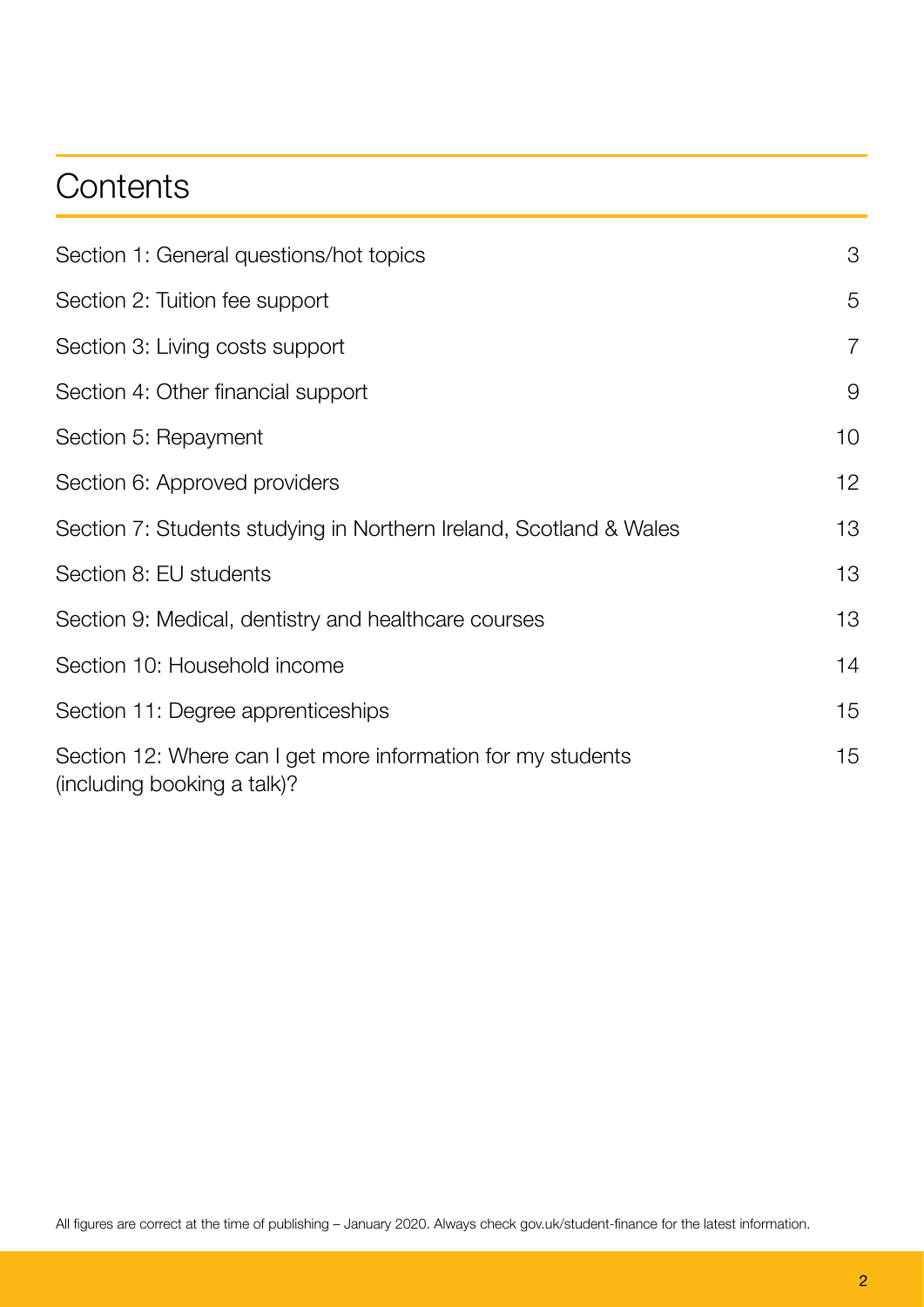#### Where can I go to find out how much courses will cost, and compare different courses?

- You can visit *discoveruni.org.uk*, which has official information to help you choose what and where to study, and help you find and compare courses.
- Information on tuition fees is available on individual providers' websites.

#### How much will tuition fees cost?

- The highest amount most universities and colleges in England can charge in 2020/21 is £9,250 for a full-time course, £11,100 for a full-time accelerated degree course and £6,935 for a part-time course.
- There are some universities and colleges in England whose maximum fees aren't capped by the government.
- You should check directly with any universities or colleges you are interested in to find out what fees they charge.

#### I'm worried I'm going to have a lifetime of debt I'll never be able to repay

- Student loans are not like ordinary bank loans in a number of important ways. They have protections designed to make sure repayments are linked to earnings.
- First, you won't need to pay anything back until your income is over the repayment threshold, which is currently £25,725 per year (or £494 a week / £2,143 a month).
- Once you're earning over the threshold, you'll repay 9% of anything you earn above the threshold. So, let's say you're earning £27,725 per year / £2,310 per month, you would repay £15 per month or £180 per year (9% of £2,000).
- If you're employed, repayments will be deducted from your salary automatically, like taxes. This could be every calendar month, four weeks or week, depending on how often you get paid. If you're self-employed,

you'll make repayments as part of your selfassessment return to HMRC, in the same way you'd pay self-employed taxes.

Unlike any ordinary loan, 30 years after you were first due to start repaying your student loan, any remainder is completely written off (as long as you are not in any breach of your repayment requirements). So, after this point, even if you're earning over the threshold, you won't need to pay any more. If you do have some loan written off, this won't have any impact on your credit record. The write off is also not influenced by any savings you might have.

#### How much interest will I be charged?

- Like almost any loan, interest is charged on student loans. But it's important to remember student loans are not like ordinary bank loans, and interest rates do not impact the size of your repayments – which are fixed at 9% of your income over the repayment threshold (currently £25,725).
- During study: interest on student loans is applied at 3% plus the rate of inflation (measured using the Retail Price Index, or RPI – currently this is 2.4%). This applies while you are studying and up until the April after you have left your course.
- From the April after you have left your course: the interest rate varies according to your income. There is a sliding scale between RPI only (if you earn under the repayment threshold), to RPI  $+3\%$  if you earn over an upper threshold (currently £46,305). So, only the highest earners are charged the highest interest rate after they graduate.
- The interest rate thresholds will be adjusted in future years to keep pace with average earnings.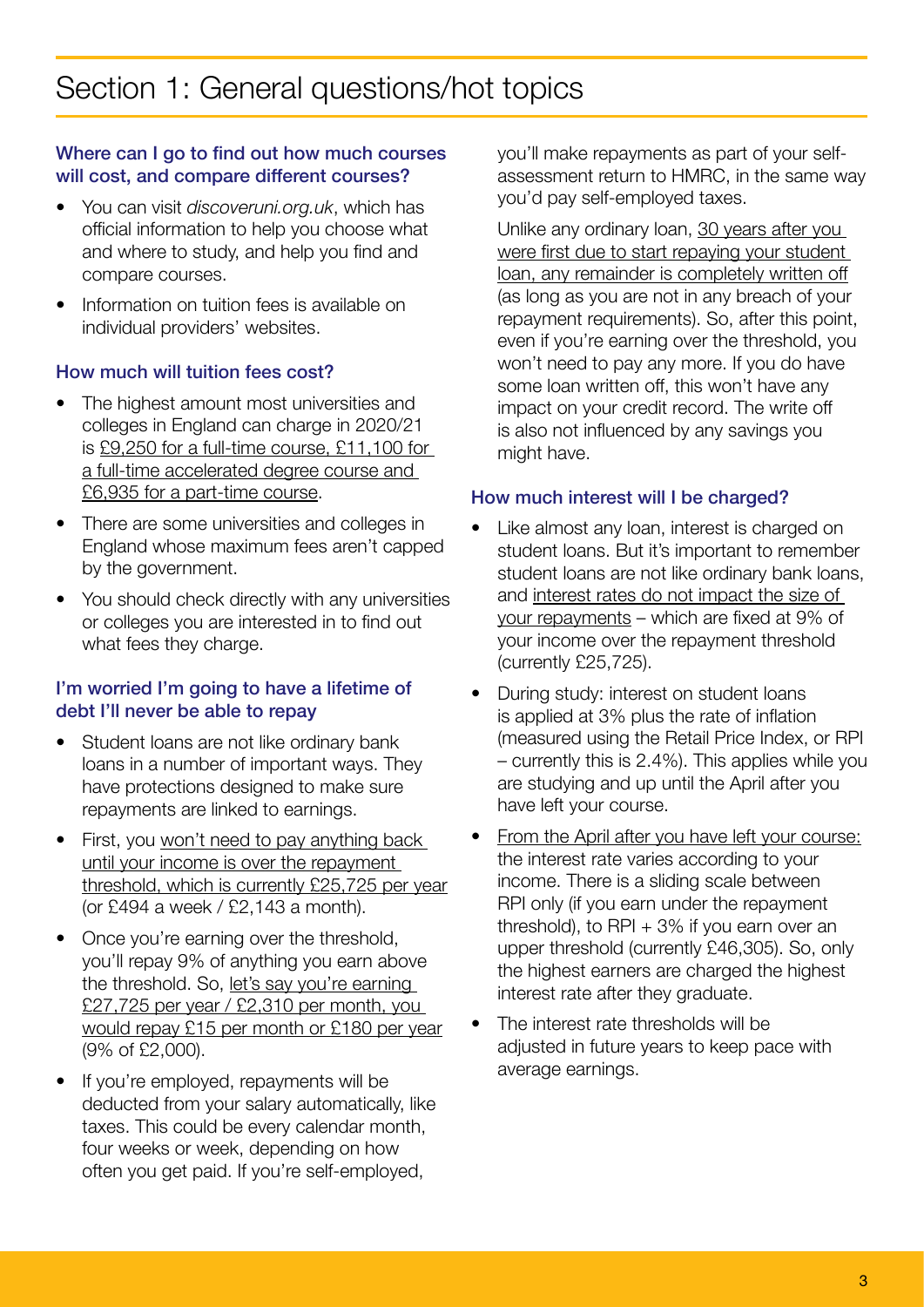# What happens if I start earning less – or I'm not earning anything?

• If you stop working or your income drops below the repayment threshold, your student loan repayments will stop. Repayments will only start again when your income is over the repayment threshold again.

# Will my student loan affect my ability to get a mortgage in future?

- UK Finance has advised that a student loan is very unlikely to impact materially on an individual's ability to get a mortgage. The amount of mortgage available will be a decision for the mortgage provider.
- The way student loan repayments are made directly from salary makes it easy for lenders to assess an individual's net income for loan/ mortgage affordability.

#### Are parents expected to contribute to living costs?

- There may in some circumstances be a gap between the amount of support provided for living costs and the actual cost of living at university.
- Many parents do contribute, but this gap doesn't necessarily have to be filled by parental contributions. Students often work part-time during their studies and/or during holiday periods, or save up for university before attending.

# What is TEF?

- In 2016 government introduced the Teaching Excellence and Student Outcomes Framework (TEF for short). The main purpose of TEF is to drive up the standard of teaching in higher education and to give students clear information about where teaching quality is best and where they are likely to achieve the best outcomes.
- Higher Education providers who participate in TEF currently receive a gold, silver or bronze award that reflects the quality of their undergraduate teaching, their learning environment and the outcomes for their

graduates. You can find the results on the internet, and providers may mention their TEF award – if they have one – on their website.

- All providers in England that are registered with the Office for Students (OfS) and which have more than 500 undergraduate students must now participate in TEF, but it is voluntary for smaller providers and those in Scotland, Wales and Northern Ireland.
- Providers with a TEF award can charge up to a higher maximum fee limit than providers without a TEF award (detailed information on fee levels is on p4).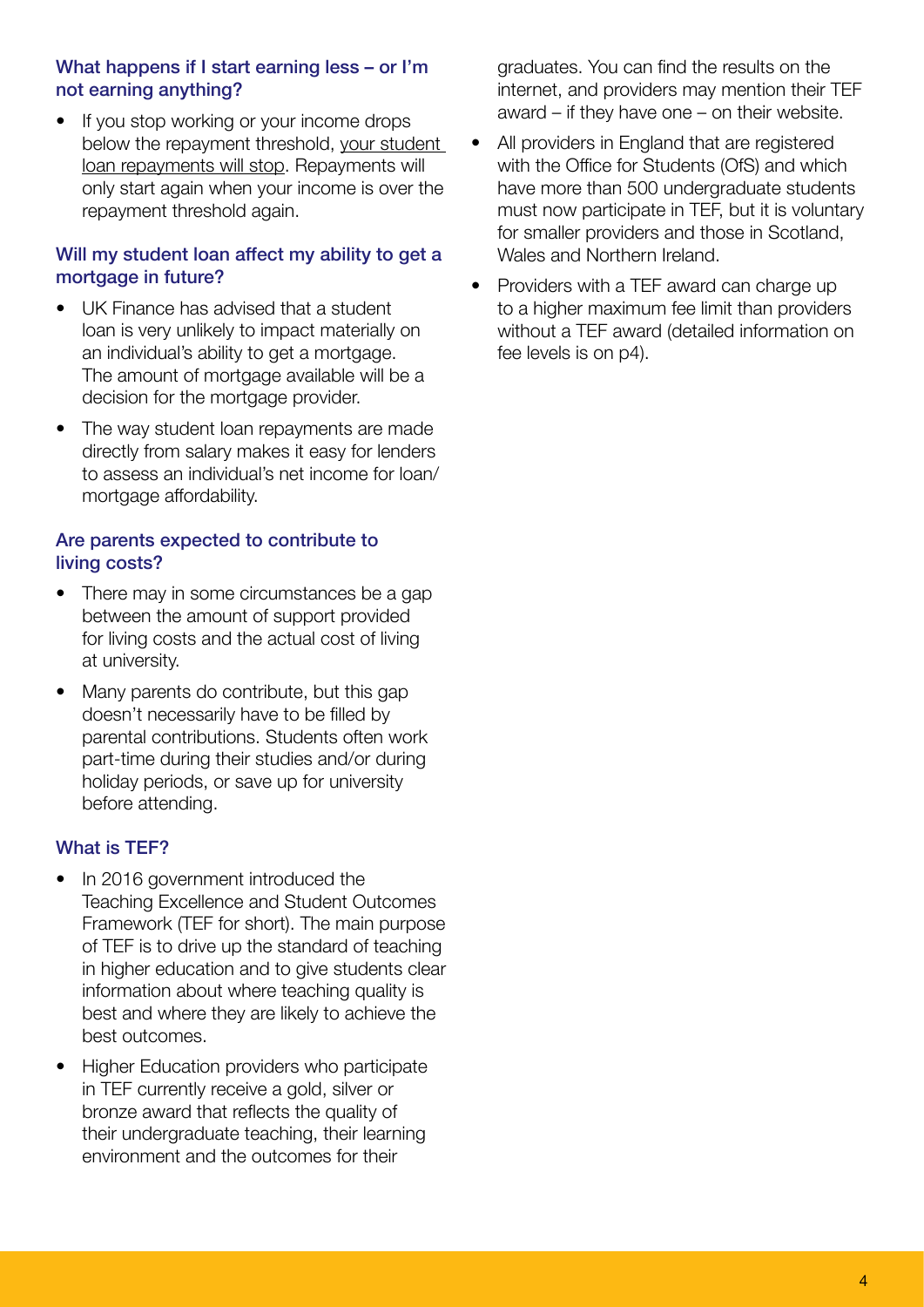# Can I afford to go to university?

- If you attend a university or college where the government's maximum fee cap applies (the majority of providers) and it's your first degree, you will be eligible for a loan that covers all of your tuition fees.
- You can also apply for a maintenance loan to help towards your living costs. The amount of support you can access for living costs depends on your circumstances, including your household income and where you live and study.
- Additional funding may also be available in the form of bursaries and scholarships, so ensure you ask your chosen university or college about these.

# Why is there variation in the maximum fee level universities or colleges can charge?

- The maximum fees a degree provider can charge depends on a number of factors:
	- 1. whether the provider has an Access and Participation plan with the OfS to widen participation; and/or
	- 2. whether it has a current TEF Award (see p3) – i.e. it offers high quality teaching.
- The highest amount a university or college subject to maximum fee limits (known as an 'Approved (Fee Cap) Provider') can charge – with a TEF award and an OfS Access and Participation plan – is £9,250 for a full-time course and £6,935 for a part-time course.
- If an Approved (Fee Cap) Provider doesn't have a TEF award and/or an OfS Access and Participation Plan, maximum full-time fee levels vary between £6,000 and £9,000, and part-time fees between £4,500 and £6,750.
- If you are starting an accelerated degree course in 2020/21, you can be charged 20% more each year than you would for a standard degree course – up to £11,100. But note that your total tuition costs for an accelerated degree may be less overall as you'll be studying for fewer years. For example, your fees might total £22,200 over two years,

compared with £27,750 for the same degree taught over the standard three years – a tuition fee loan saving of £5,550.

• For information on tuition fees at 'Approved Providers' (that is, higher education providers who do not have maximum fee limits), see Section 6.

# Can I only get tuition fee support for a degree course?

- If you're eligible, you can get tuition fee support for a variety of higher education courses. Your course must be in the UK and one of the following:
	- a first degree, for example BA, BSc or BEd
	- a Foundation Degree
	- a Certificate of Higher Education
	- a Diploma of Higher Education (DipHE)
	- a Higher National Certificate (HNC)
	- a Higher National Diploma (HND)
	- a Postgraduate Certificate of Education (PGCE)
	- a course of Initial Teacher Training

# Who can get tuition fee support?

- Eligible full-time (including full-time distance learning) students in England who are starting their first undergraduate degree, or other higher education course, will be able to get a tuition fee loan.
- Tuition fee loans are also available to eligible part-time students, providing you study your courses at a rate of at least 25% of an equivalent full-time course in each academic year and for the whole course. This is known as 'course intensity'. You can check course intensity with your university or college.

# What do you mean by 'eligible'?

• Whether you are eligible for student finance depends on several factors, including your nationality or residency status, your age, whether you've studied a higher education course before, your chosen university or college, and your chosen course.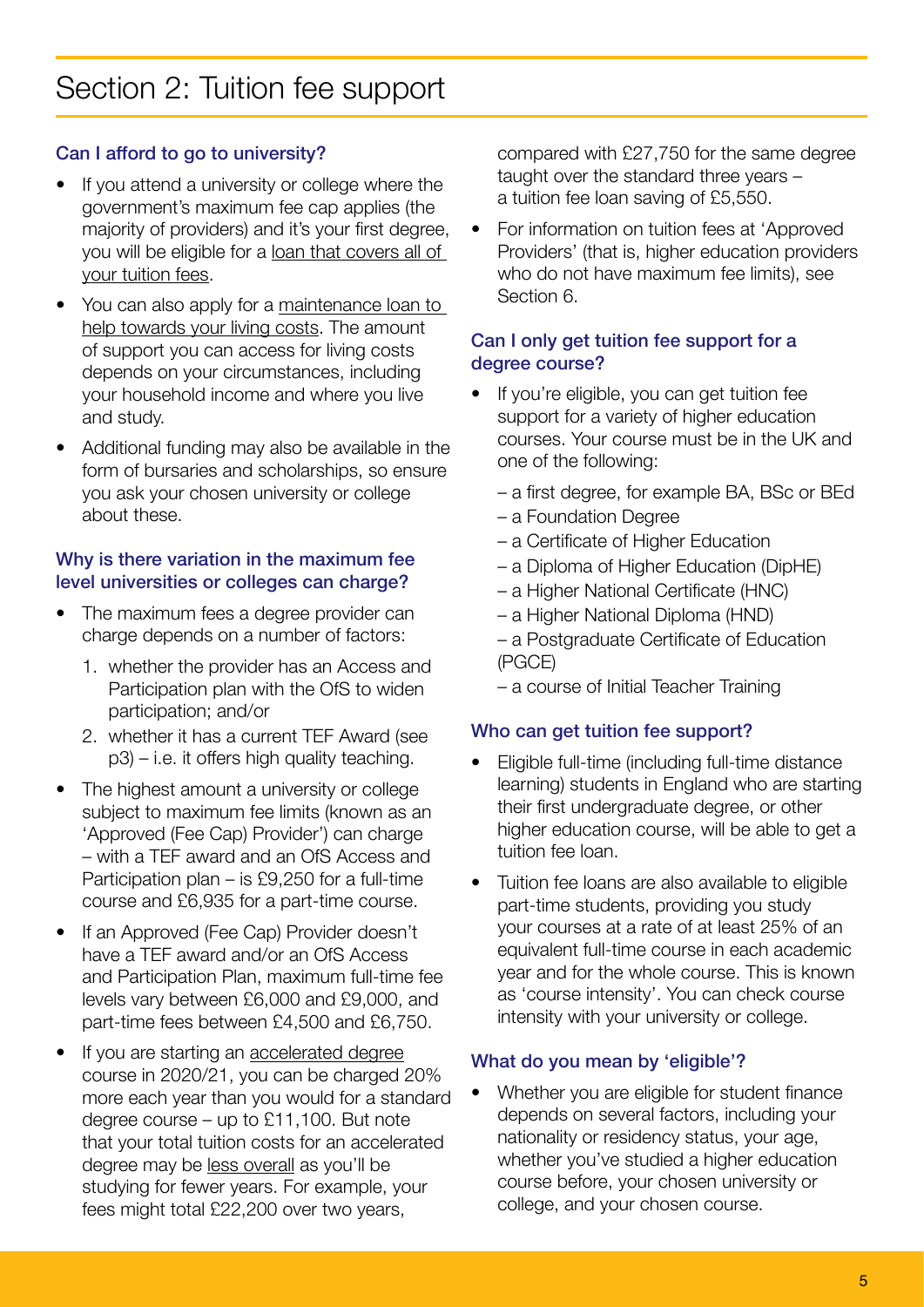• Regarding nationality/residency, generally, all the following need to apply:

– you're a UK national or have 'settled status' (no restrictions on how long you can stay);

– you normally live in England;

– you've been living in the UK, the Channel Islands or the Isle of Man for 3 years before starting your course.

- You may also be eligible if your residency status is one of the following<sup>1</sup>:
	- refugee;
	- humanitarian protection;
	- EEA migrant worker;
	- child of a Swiss national;
	- child of a Turkish worker.
- You may also be eligible if you're not a UK national and are either:
	- from an EU country;

– under 18 and have lived in the UK for at least 7 years;

– 18 or over and have lived in the UK for at least 20 years (or at least half of your life).

If you're not sure about your eligibility, it's best to begin by looking at *gov.uk/studentfinance/who-qualifies.*

# How do I apply?

- The quickest and easiest way for most students to apply for student finance is online via *gov.uk/student-finance*.
- You can find a paper application form at *gov.uk/student-finance-forms*.
- You can call Student Finance England (0300 100 0607) if you want to apply online but can't use a computer without help.
- There's a single application process for both tuition fee and living costs support.
- From this main application process you can also indicate if you want to apply for Disabled Students' Allowances, the range of Dependants' Grants and in some cases, bursaries from higher education providers which depend on household income.

# What information will I need to apply?

- If you're applying for living costs support and/or dependant-related support you'll need to provide your household income. Your parent or carer will be asked to confirm these details and you'll also need to send in proof of identity.
- For more information on all of these steps visit *gov.uk/student-finance*.

# Should I apply after I've got a confirmed place?

- You don't need a confirmed place to apply. By registering your details with UCAS for 2020 entry now, Student Finance England can let you know when applications open – the main window for new students should start around late February and run until the end of May.
- You can still apply after that date, but you are not guaranteed to get your money by the start of your course.
- Start the application process as soon as possible to make sure your finance is ready to be paid when you start your course. Full details of how to apply can be found on *gov.uk/student-finance*.

# How and when does the money for my course get paid to my university/college?

- Your tuition fee loan will be paid directly by Student Finance England to your university or college in three instalments each academic year, generally after the start of each term.
- Student Finance England will send you a Payment Schedule Letter, which you should keep safe as you may need to take this when you register at your university/college.

# Do I need to apply for tuition fee support every year while I'm studying?

• Yes, you need to apply for every year of your course.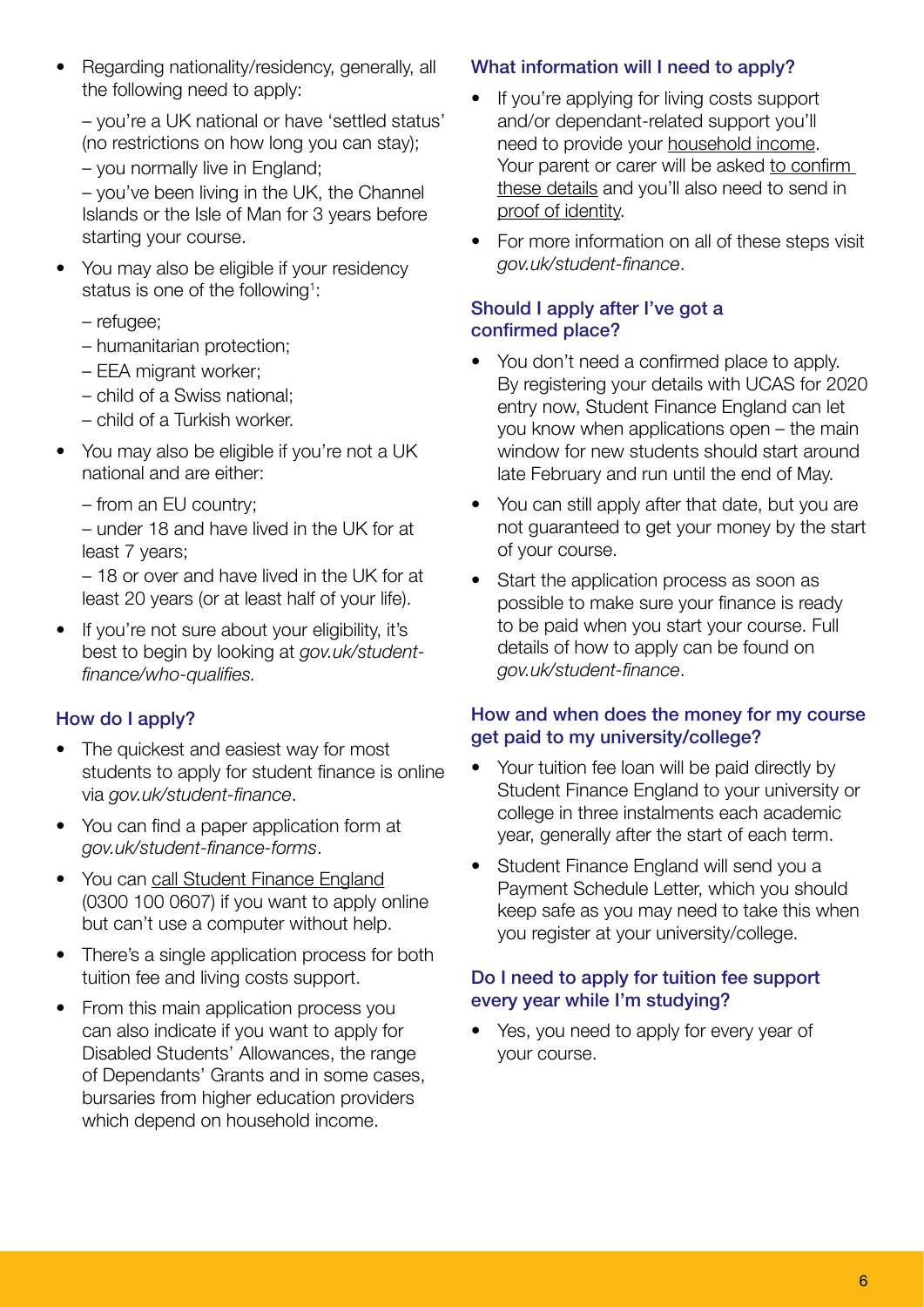

# Section 3: Living costs support

#### What is a maintenance loan?

It's a loan to help you with the costs associated with higher education other than tuition fees. Things like accommodation, food, travel and course materials.

#### I want to do a part-time course. Can I get living costs support?

- The government introduced part-time maintenance loans in 2018/19, similar to those available for full-time study, and these will be available for new part-time students in 2020/21.
- Part-time courses must be degree-level.
- (or an eligible healthcare course) and also be 'in attendance' (i.e. not distance learning).
- Further information will be provided by the Student Loans Company (SLC) prior to applications opening for the 2020/21 academic year.

#### I'm thinking about doing a full-time course by distance learning. Can I get living costs support?

• No. Students beginning full-time distance learning courses can get a loan for tuition costs, but cannot apply for living costs

support (unless they are compelled to study by distance learning solely due to a disability and not by choice, and study in the UK).

#### How much living costs support can I get?

- The amount of support you can access for living costs depends on your circumstances, including your household income and where you live and study.
- The maximum amounts for 2020/21 are:
	- Living at your parent's home: £7,747
	- Living away from home and studying outside London: £9,203
	- Living away from home and studying in London: £12,010
	- Studying abroad as part of your UK course: £10,539
- The following table shows amounts of maintenance loan support full-time students can access according to their household income is provided over the page.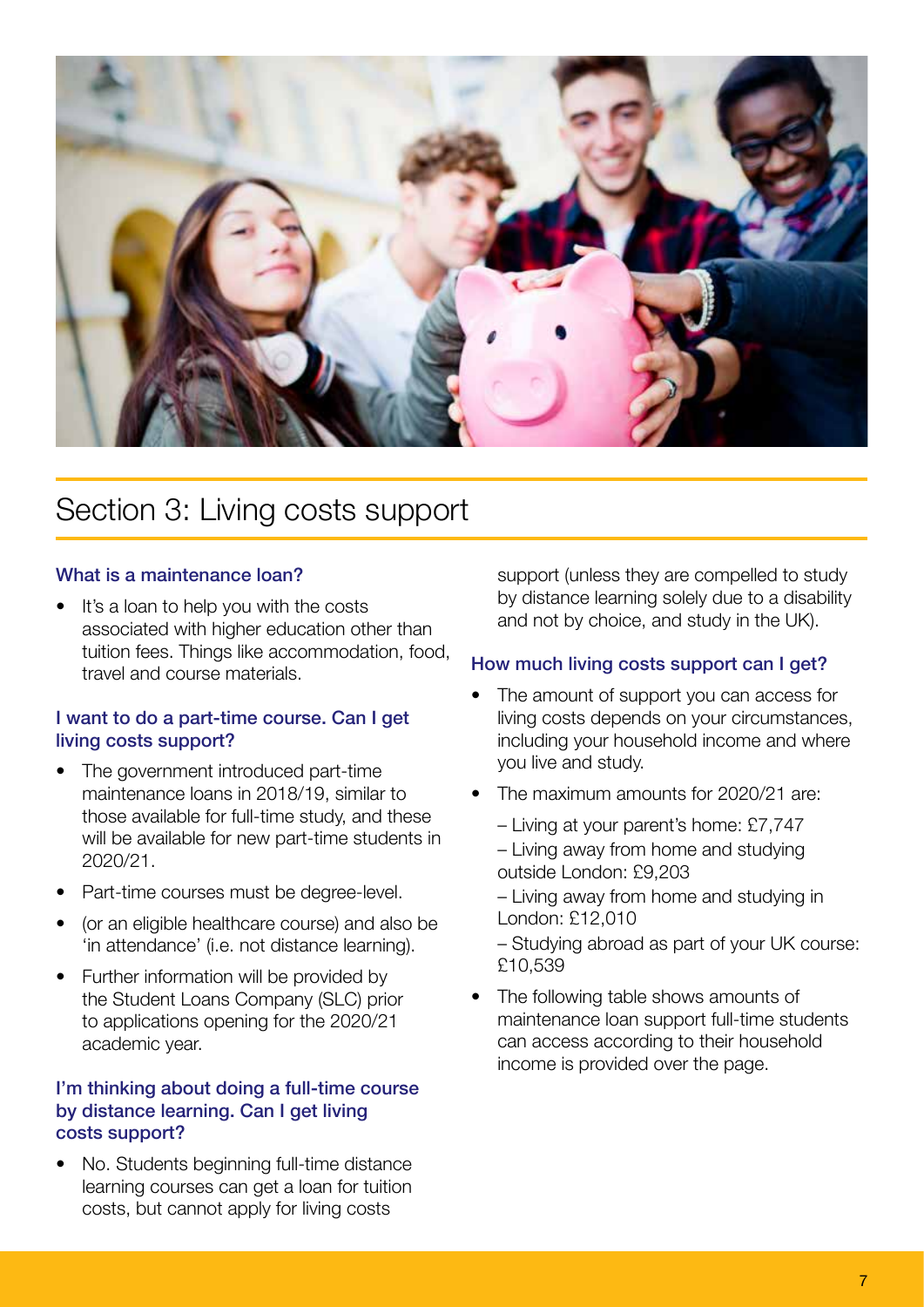| Maintenance Loan Support for eligible full-time students in 2020/21<br>(*) denotes minimum loan amount available to all eligible students |                    |                                                             |                                                      |  |
|-------------------------------------------------------------------------------------------------------------------------------------------|--------------------|-------------------------------------------------------------|------------------------------------------------------|--|
| <b>Household Income</b>                                                                                                                   | Live at home $(E)$ | Live away from home<br>and studying outside<br>London $(E)$ | Live away from home<br>and studying<br>in London (£) |  |
| £25,000 or less                                                                                                                           | 7,747              | 9,203                                                       | 12,010                                               |  |
| £30,000                                                                                                                                   | 7,095              | 8,544                                                       | 11,340                                               |  |
| £35,000                                                                                                                                   | 6,442              | 7,884                                                       | 10,670                                               |  |
| £40,000                                                                                                                                   | 5,789              | 7,225                                                       | 10,000                                               |  |
| £45,000                                                                                                                                   | 5,137              | 6,565                                                       | 9,330                                                |  |
| £50,000                                                                                                                                   | 4,484              | 5,905                                                       | 8,659                                                |  |
| £55,000                                                                                                                                   | 3,831              | 5,246                                                       | 7,989                                                |  |
| £58,222                                                                                                                                   | $3,410*$           | 4,821                                                       | 7,557                                                |  |
| £62,249                                                                                                                                   | $3,410*$           | 4,289*                                                      | 7,017                                                |  |
| £69,977                                                                                                                                   | $3,410*$           | 4,289*                                                      | $5,981*$                                             |  |

# How do I apply for living costs support?

• You can apply for student finance by completing an application form online at *gov.uk/apply-online-for-student-finance*. If you need help using a computer, call Student Finance England on 0300 100 0607.

#### When do I need to apply for living costs support?

• Don't wait until you've been formally offered a place – you'll be able to apply for student finance in early 2020. There's more detailed information in Section 2 – Tuition fee support.

# How will I receive my Maintenance Loan?

• The money will be paid directly into your bank or building society account in three instalments – one at the start of each term.

# I haven't got a bank/building society account, so what do I need to do?

• You will need to set up an account with a bank or building society as this is the only way the money can be paid to you. Most banks offer accounts specifically for students, so shop around and find the best one for you.

#### Do I need to apply for living costs support every year while I'm studying?

• Yes, you need to apply for every year of your course.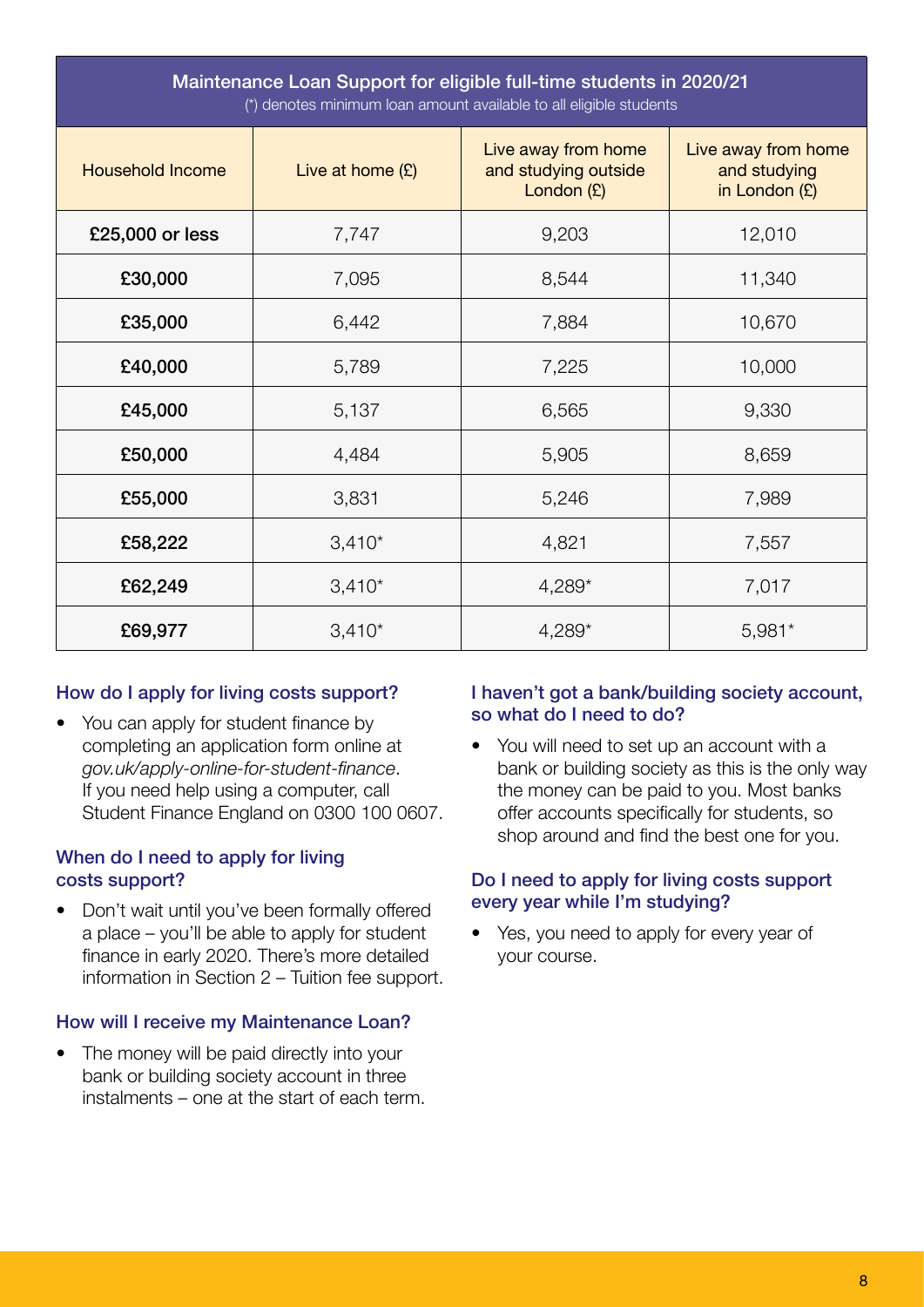# I have a disability. Is any additional support available for me?

- Disabled Students' Allowances (DSAs) are available to help with additional costs that you may face in relation to your studies because of your disability.
- Disabilities can include long-term health conditions, mental health conditions, or specific learning difficulties such as dyslexia.
- DSAs are not means tested and do not have to be repaid. They are paid on top of any other student finance you receive.
- For a step-by-step guide to applying for DSA go to *gov.uk/disabled-students-allowancesdsas*.
- If you are eligible to receive DSA you will attend a needs assessment review. The assessor will recommend tailored support to help you to follow the course of study you have chosen.
- We would recommend that you do not purchase any equipment until you have been assessed, as you will not be reimbursed for it.
- Your chosen university or college might also provide additional support – look on their website or contact them directly to ask. Most providers have a disability officer who will be able to tell you about the support already available for your chosen course of study or particular disability.

#### I have a child. Is any additional support available?

- If you're a full-time student in higher education and have dependent children, you might be able to get extra funding to help with the additional costs that you'll have. A childcare grant is available for full-time higher education students who have dependent children in registered or approved childcare.
- If you are a parent studying on a full-time course, you may also be entitled to the parents' learning allowance to help with course-related costs.
- The Childcare Grant pays 85% of actual childcare costs in term times and holidays up to a maximum amount per week.
- The Childcare Grant and Parents' Learning Allowance are both income-assessed.
- For information go to *gov.uk/childcare-grant* and *gov.uk/parents-learning-allowance*.
- Childcare Grants and Parents Learning Allowances don't need to be paid back, and are paid on top of any other student finance you receive.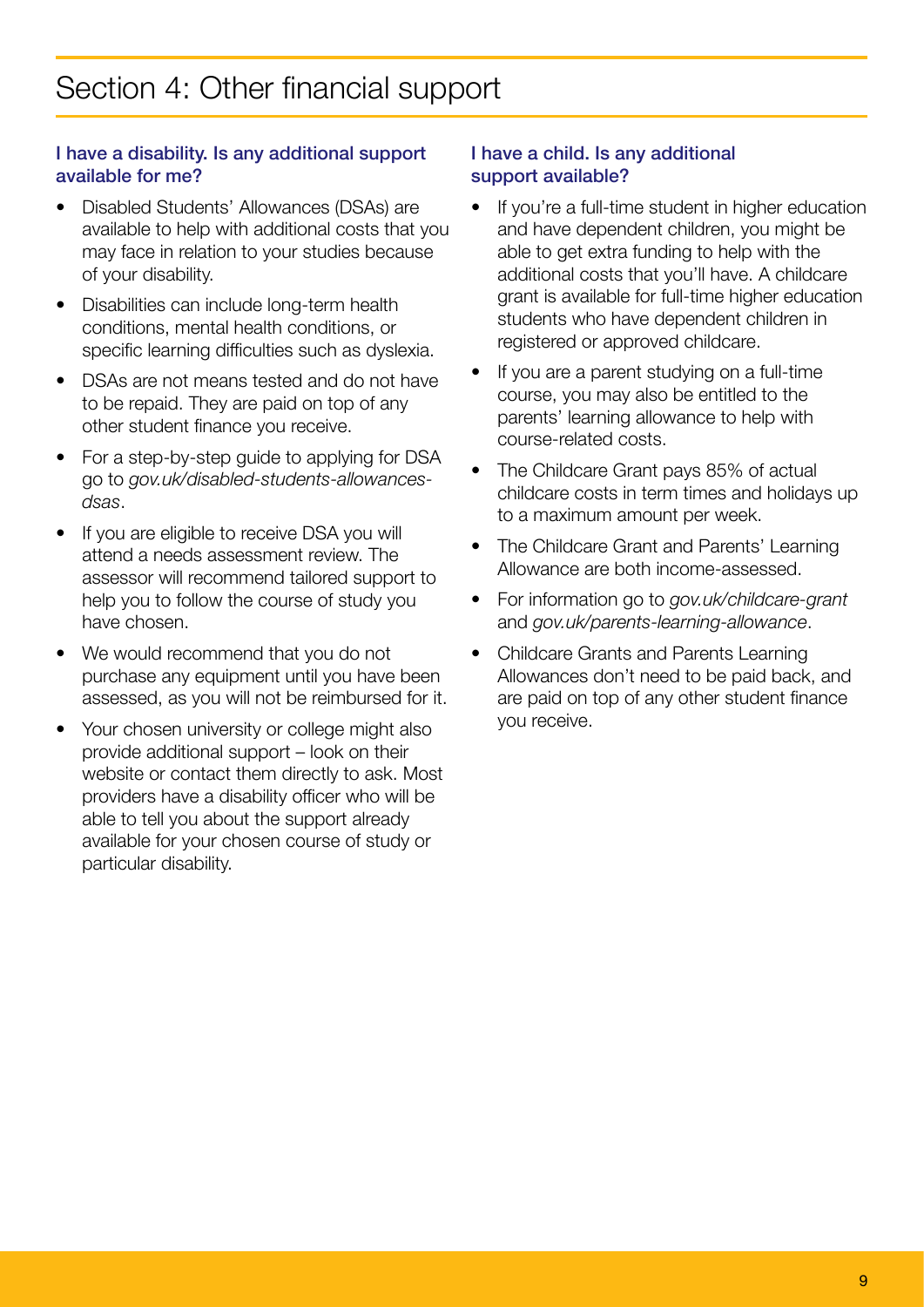# Do I pay back my tuition fee loan separately to my loan for living costs?

• No, the two loans are added together so you repay them jointly.

# When do I start repaying?

- If you have been studying full-time, you will start repaying from the April after you leave university, but only if your income is over the repayment threshold for your pay period – the threshold is currently £25,725 per year, £2,143 per month, or £494 per week. By pay period, we mean each time you receive your salary. This could be every week, four weeks or calendar month.
- Repayment arrangements for part-time students are different: you'll start to repay your loan from the April four years after the start of your course (even if you are still studying) or the April after you leave your course, whichever comes first. But, again, only if your income is over the repayment threshold.

# Will the repayment threshold always be £25,725 per year?

The current annual repayment threshold (for financial year 2019-20) is £25,725. This is adjusted annually in line with average earnings. From 6 April 2020, the annual repayment threshold for post-2012 student loans will rise to £26,575.

#### How much of my salary will go towards repayment?

• You'll repay 9% of anything you earn over the repayment threshold. So, if you earned £27,725 in financial year 2019/20, this means you'd repay 9% of £2,000 over the year – this works out as £15 a month. If you earned £30,000, you'll repay 9% of £4,275 – or £32 a month. The following table shows some example incomes and associated repayment amounts.

| <b>Income</b> | Amount of income from which<br>9% will be deducted | <b>Monthly repayment</b> |
|---------------|----------------------------------------------------|--------------------------|
| £21,000       | £0                                                 | £0                       |
| £25,725       | £0                                                 | £O                       |
| £30,000       | £4,275                                             | £32                      |
| £35,000       | £9,275                                             | £70                      |
| £45,000       | £19,275                                            | £145                     |
| £55,000       | £29,275                                            | £220                     |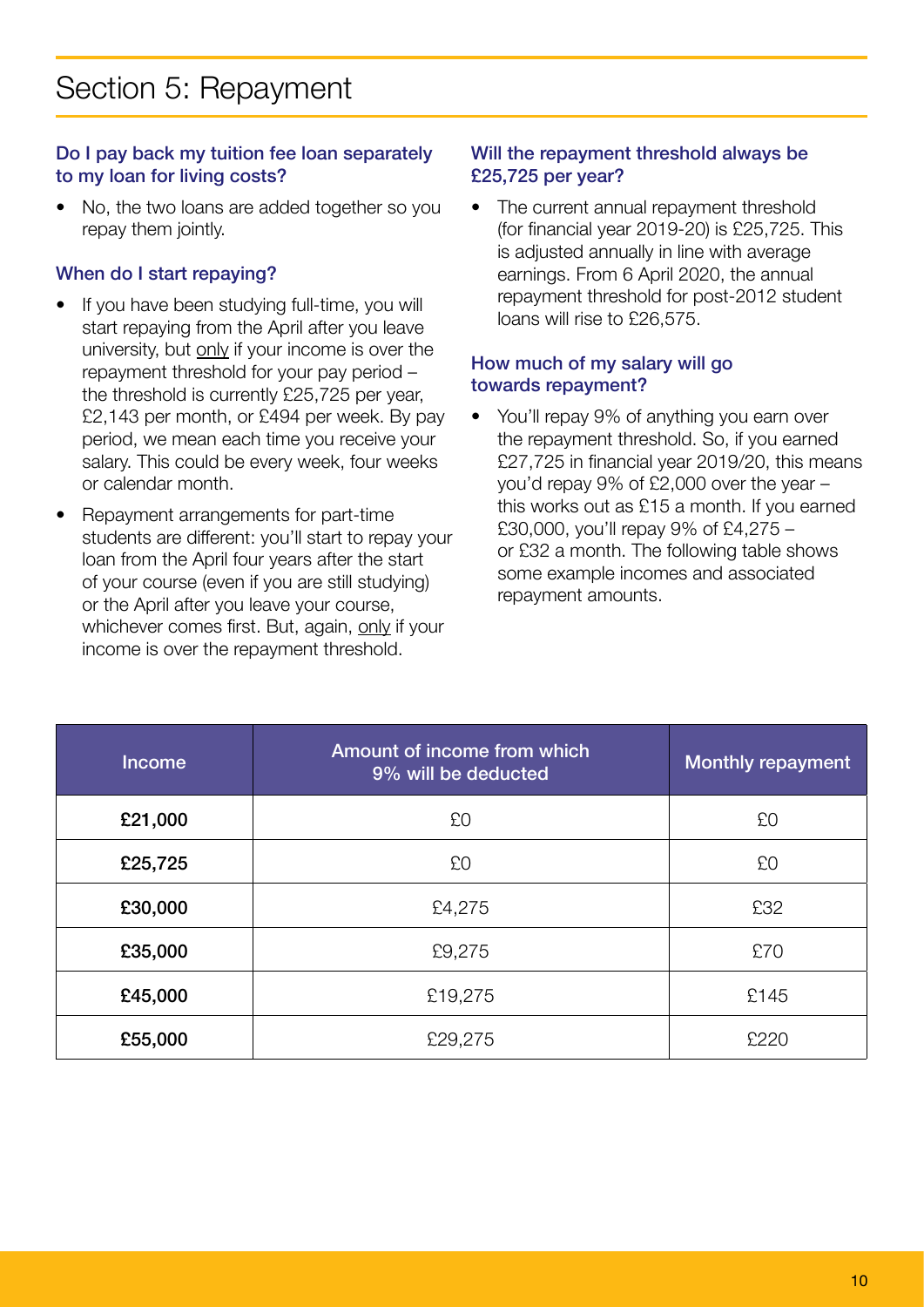# How do I make repayments?

- If you are employed, your employer will calculate your repayment and deduct it directly from your income – just like tax and National Insurance.
- If you are self-employed, you required to complete a Self-Assessment Tax form with HMRC to make your repayments.

# Do I still have to make repayments if I move abroad?

- If you are going abroad for three months or more, you must notify the SLC and give them details of where you'll live and your income, so they can assess whether you'll be above the repayment threshold. This varies by country.
- SLC apply a system of banded thresholds to take account of the level of affordability in different countries. World Bank data is used to determine the applicable threshold for each country. This means that repayment will remain based on your ability to repay, wherever you live. When you're abroad, you'll make any repayments directly to the SLC.

# How long will it take me to repay my loan?

- The amount you pay each year depends entirely on your income level, not the amount you borrowed. Your repayments are a percentage of your income above the repayment threshold, so how quickly you repay depends on how much you earn.
- It's important to remember that, unlike any commercial loan, 30 years after you were first due to start making payments on your student loan, any remainder is written off altogether (as long as you are not in any breach of your repayment requirements). So, after this point, even if you're earning over the threshold, you won't need to pay any more.
- The government fully expects some people not to pay off the total amount of support they receive – this is a deliberate investment in higher education.

#### What happens if I lose my job or take a career break?

- You only make payments if you're earning over the repayment threshold (currently £25,725 per year, £2,143 per month, or £494 per week).
- If your income falls below this, your repayments stop. So if you take a career break or are unemployed, your repayments will be suspended until your income is over the repayment threshold again.

#### Do I have any control over how much I repay every month?

- No when you are employed and earning over the repayment threshold, payments will be calculated by your employer and deducted directly from your wages.
- If you are self-employed, you are required to complete a Self-Assessment Tax form with HMRC to make your repayments.

#### Can I repay my loan early?

• Yes, you can make additional voluntary repayments directly to the SLC. But it's important to note – these repayments do not replace any repayment made through the tax system. They are additional, and they are not refundable.

#### What happens if I don't finish my course?

- If you decide higher education isn't for you and don't finish your course, you still have to repay any money you have borrowed.
- You won't usually start repayment until your income is over the repayment threshold, and only from the April after you leave your course.
- However, if you've received an overpayment from Student Finance England (for example, living costs support for a period of your course after you left) then you may need to repay this as soon as you leave your course.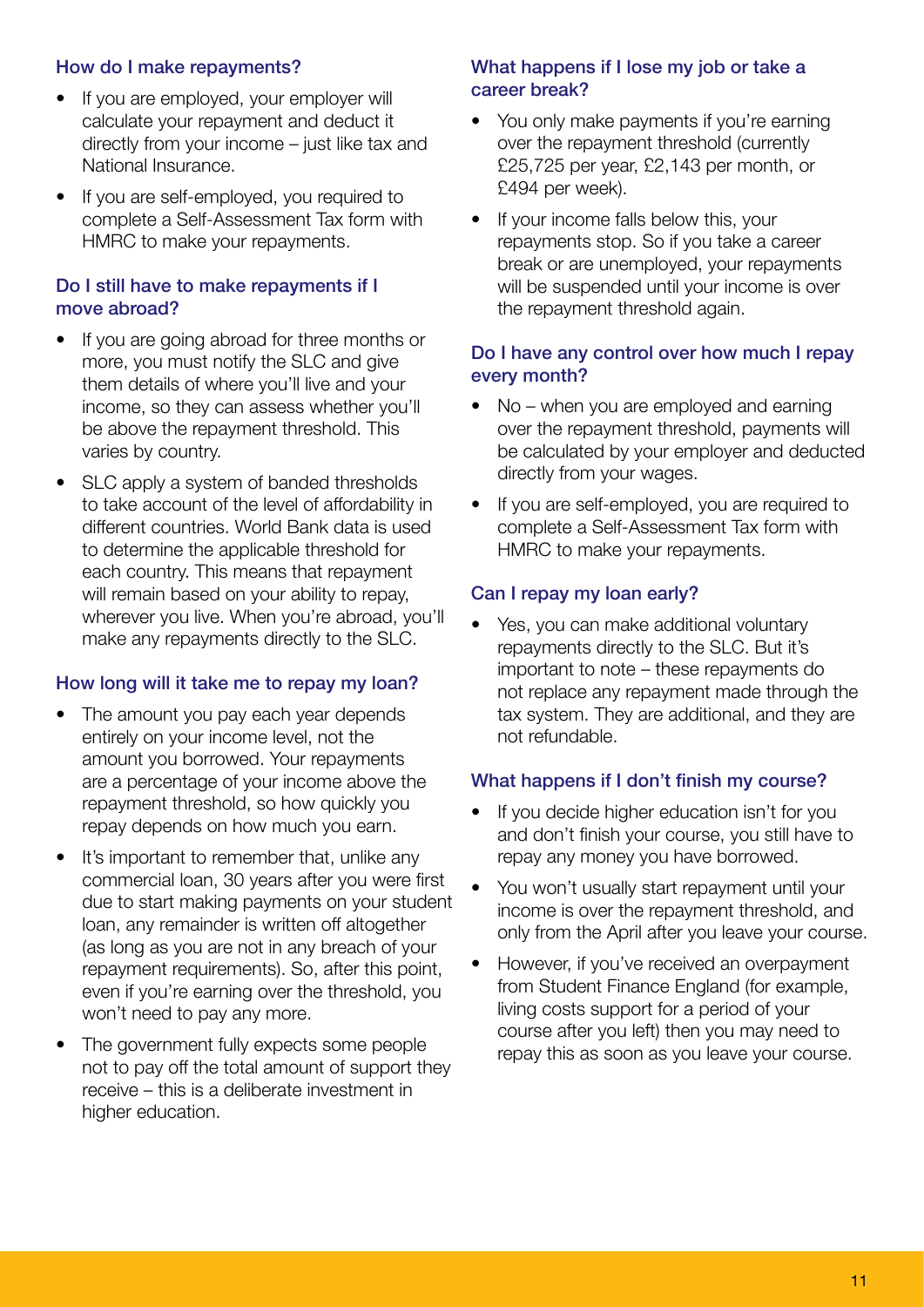#### How do I know if I'm choosing to study with an Approved Provider?

- Approved Providers are OfS-registered universities and colleges that are not subject to maximum tuition fee limits, but where the higher education courses they provide meet agreed standards.
- All providers will need to register with the OfS if they wish students to be able to access student support. You can view a full list of registered higher education providers at *www.officeforstudents.org.uk/advice-andguidance/the-register/the-ofs-register.*

# I want to study at an Approved Provider. Can I get tuition fee support?

- If you are beginning an approved full-time or full-time distance learning course with a provider who is registered with the OfS, but is not subject to maximum fee limits – then you can apply for a tuition fee loan of up to £6,000 towards the cost of your tuition, or up to £6,165 where providers have achieved a TEF award (that is, they are offering high quality teaching).
- If you are beginning a part-time course at an Approved Provider which is at least 25% of the intensity of a full-time course for each academic year and for the duration of the course, you can apply for a tuition fee loan of up to £4,500, or up to £4,625 if your provider has a TEF award.
- Approved Providers do not currently have any restrictions on the amount they can charge for tuition. This means that in some cases your tuition fee loan may not cover the full cost of your tuition, and you would need to find that additional amount from elsewhere.

#### I want to study at an Approved Provider. Can I get living costs/maintenance support?

Yes – you'll have access to the same living costs support as students beginning courses at Approved (Fee Cap) Providers (that is, universities and colleges that are subject to maximum fee limits).

#### I want to study with an Approved Provider who delivers a course on behalf of an Approved (Fee Cap) Provider. Will my tuition fee loan cover all of my tuition costs?

Yes. Where a designated course is delivered by an Approved Provider under a franchise arrangement with an Approved (Fee Cap) Provider (that is, a university or college subject to maximum fee limits), students will be able to access the same tuition fee support as students at the Approved (Fee Cap) Provider, which will be subject to maximum fee limits. Eligible students will therefore be able to apply for a loan to cover the full cost of their tuition.

#### I'm a disabled student thinking of studying at an Approved Provider – will I still be able to get Disabled Students' Allowances (DSAs)?

Yes. Disabled students on approved courses at Approved Providers will be able to access the same DSAs as students at Approved (Fee Cap) Providers.

#### If I study at an Approved Provider, will I repay my student loans on the same basis as other students?

• Yes – all student loan repayment arrangements and requirements are identical.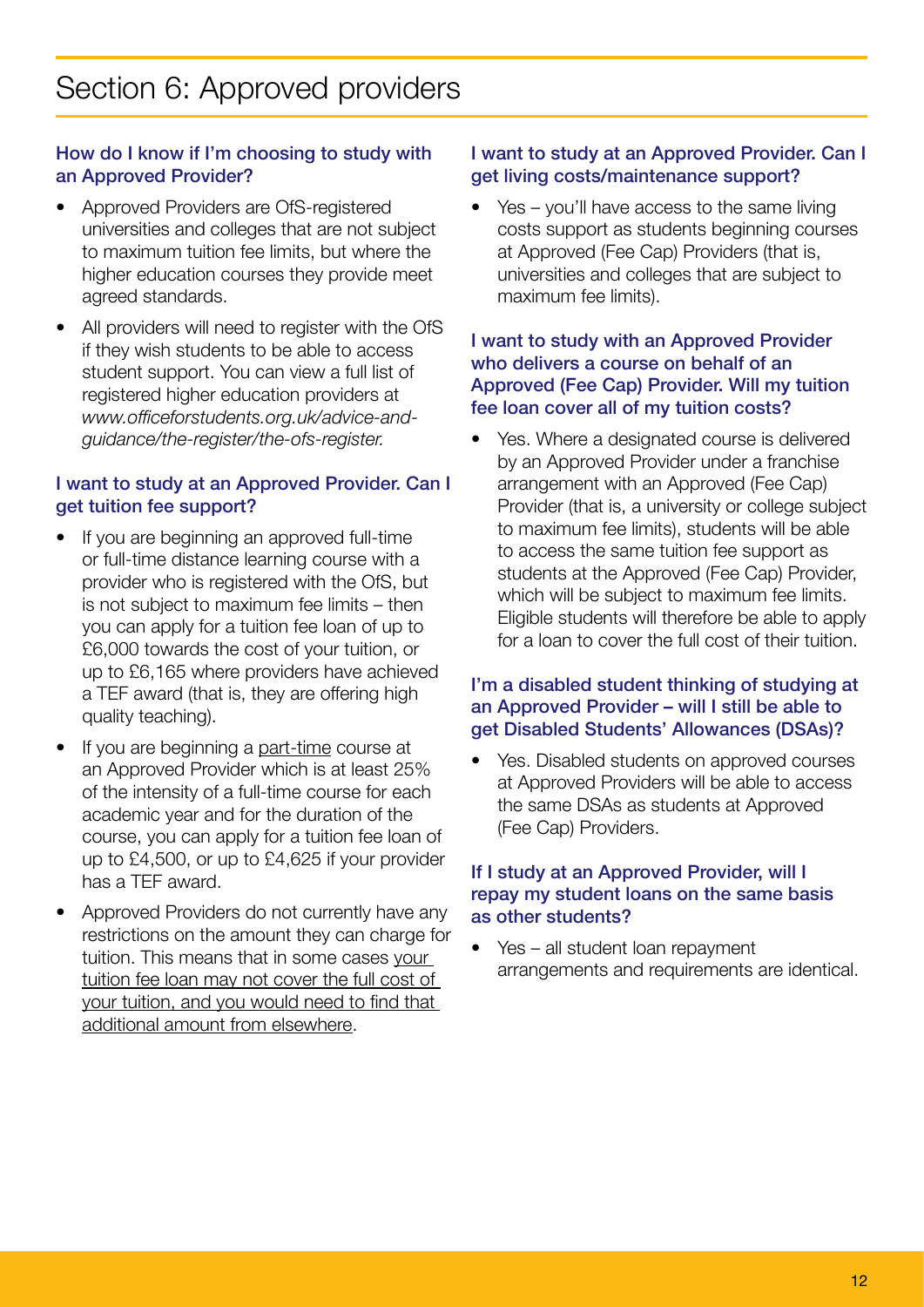# Section 7: Students studying in Northern Ireland, Scotland & Wales

#### I currently live in England but want to go to university in Northern Ireland, Scotland or Wales – can I apply for financial support?

- Yes, you can apply for the same financial support as if you were studying in England.
- Not every providers' courses in Scotland, Northern Ireland and Wales attract English student support – so do double check with them.

#### I currently live in England but want to go to university in Northern Ireland, Scotland and Wales – how much will I have to pay for my course?

• Higher education student finance is a devolved matter – this means that governments in Northern Ireland, Scotland and Wales set their own tuition fee levels. Check your tuition fees costs directly with the university or college you are thinking about applying to.

# Section 8: EU students

#### I'm an EU national intending to study in England – will these arrangements apply to me?

• Yes, in May 2019 the government announced that EU nationals and their family members, starting courses in England in the 2020/21 academic year or before, will continue to be eligible for home fee status and undergraduate and postgraduate financial support from Student Finance England for the duration of their course providing they meet the residency requirements.

[1] Chiropody or Podiatry, Dietetics, Occupational therapy, Operating Department Practice, Orthoptics, Orthotics and prosthetics, Physiotherapy, Podiatry/chiropody, Radiography, Speech and language therapy

#### I'm an EU national resident in the UK and wish to study at an English university in Academic Year 2021/22. What fees will I pay?

• Applications for courses starting in academic year 2021/22 do not open until September 2020. We will provide sufficient notice on finance arrangements for prospective EU students not covered by Citizens' Rights ahead of the 2021/22 academic year and subsequent years in future.

Section 9: Medical, dentistry and healthcare courses

#### I want to study for a medicine or dentistry degree starting in September 2020 – what financial support can I get?

- First time students starting on the five or six-year undergraduate programme can apply for tuition fee and living costs support from Student Finance England for years one to four.
- In years five and six of your course, you will have tuition fees paid via the NHS Bursary scheme and access to an NHS Bursary from the NHS Business Services Authority (NHS BSA), and access to (a reduced rate) living cost loan from SFE.

#### I want to study for a nursing, midwifery or allied health profession undergraduate course starting in September 2020 – what financial support can I get?

- Government has announced that, from September 2020, new and continuing students on eligible pre-registration nursing, midwifery and many allied health profession courses at English universities will receive at least £5,000 a year in additional funding to help with the cost of living, which they will not need to pay back.
- There will also be up to  $£3,000$  further funding available for eligible students, including for:

– specialist disciplines that struggle to recruit, including mental health.

– an additional childcare allowance to help students balance their studies with family life.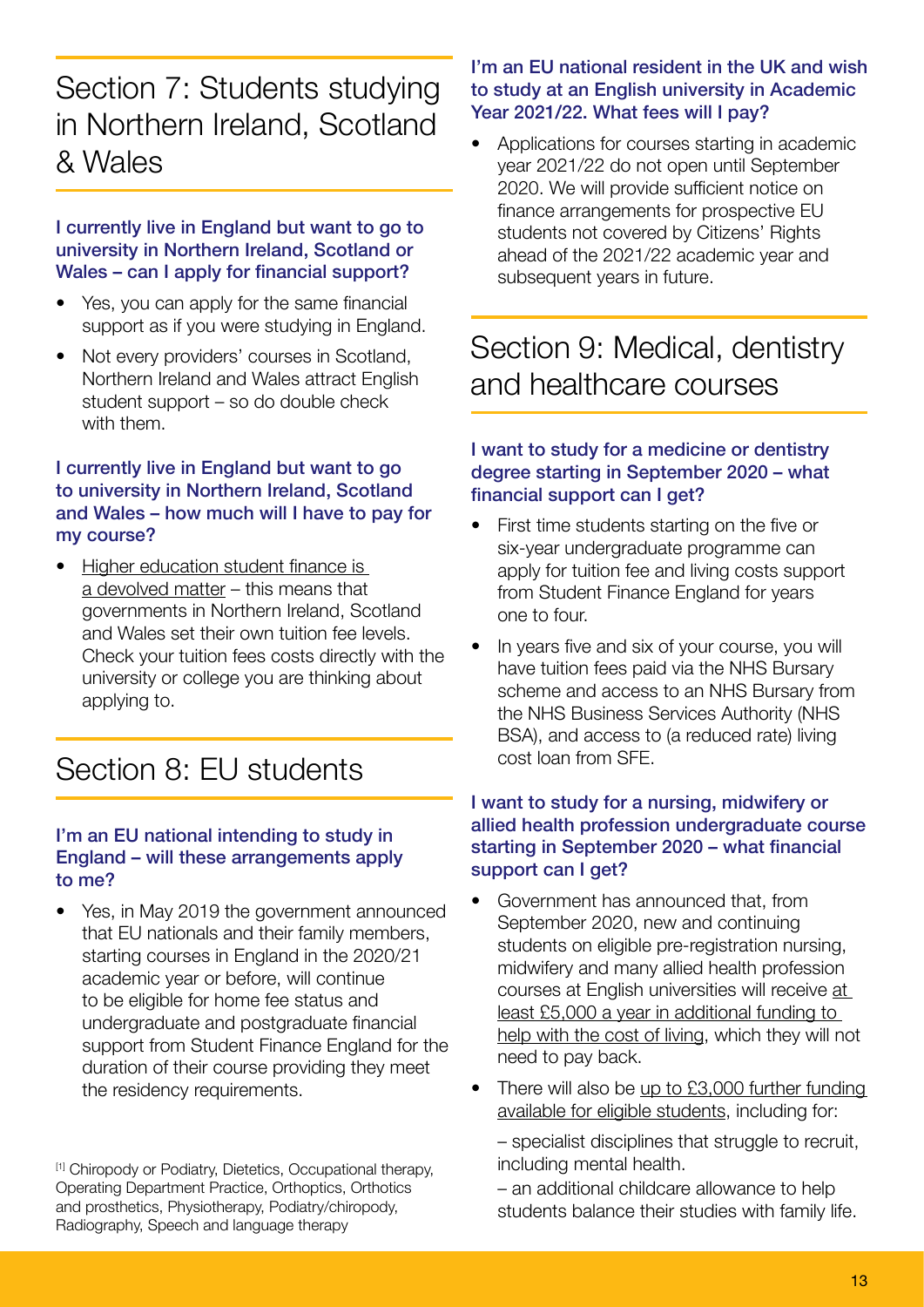– areas of the country which have seen a decrease in people accepted onto some nursing, midwifery and allied health courses over the past year.

- This means that some students could be eligible for up to £8,000 in total support per year with everyone getting at least £5,000. The funding will not have to be repaid.
- Students will also be able to continue to access the same support package from the Student Loans Company, including tuition fee and maintenance loans, as they do now.
- The new package will supplement existing support available to pre-registration undergraduate and postgraduate nursing, midwifery and many allied health students from the Department of Health and Social Care through the NHS Learning Support Fund, including travel and accommodation costs for clinical placements, funding for students facing financial hardship and childcare support.
- For further information see *www.nhsbsa.nhs. uk/learning-support-fund*.

# Section 10: Household income

#### What do my parent(s) need to do to support my application?

- When you complete your application, you will be asked to give the name(s) and email address of your parent(s). Student Finance England then send an email with log in details to your parents so they can complete their part of the application.
- If your parent is unable to submit their financial details online, they should contact Student Finance England directly. Once parents or partners submit their details they can log back in and check the progress of the student's application – or check on any evidence they need to send in. Parents/partners can download a PFF2 form online which can be submitted by post.

#### Why do parents need to provide details of their income?

- A student's parent(s) may have to submit details if the student applies for living costs support or other income-assessed financial support.
- Means-tested student finance looks at the parents' or partner's income and their circumstances, such as the number of dependents they have.
- Parent(s) submit their income details if a student is classed as 'dependent' and wants to apply for a means-tested maintenance loan.

# What do you mean by 'dependent'?

- Most full-time students aged under 25 on the first day of an academic year are usually classed as 'dependent'.
- Students are usually classed as 'independent' if they're over 25, married/in a civil partnership, have dependent children, have supported themselves financially for 3 years before the start of the first academic year of their course, have no living parents or are permanently estranged from their parents.

# What evidence of income will my parent(s) have to provide?

- They'll need to provide evidence of their earned income. In most cases, this can be done through their National Insurance number.
- If it's not possible for your parent(s) to confirm their income online, they'll be asked to send one of the following as a photocopy:
	- P60 (covering the correct tax year)
	- Pay slips (their last payslip in/for March covering the correct tax year)
	- Tax return
- They may also need to provide evidence of unearned income and/or taxable state benefits.